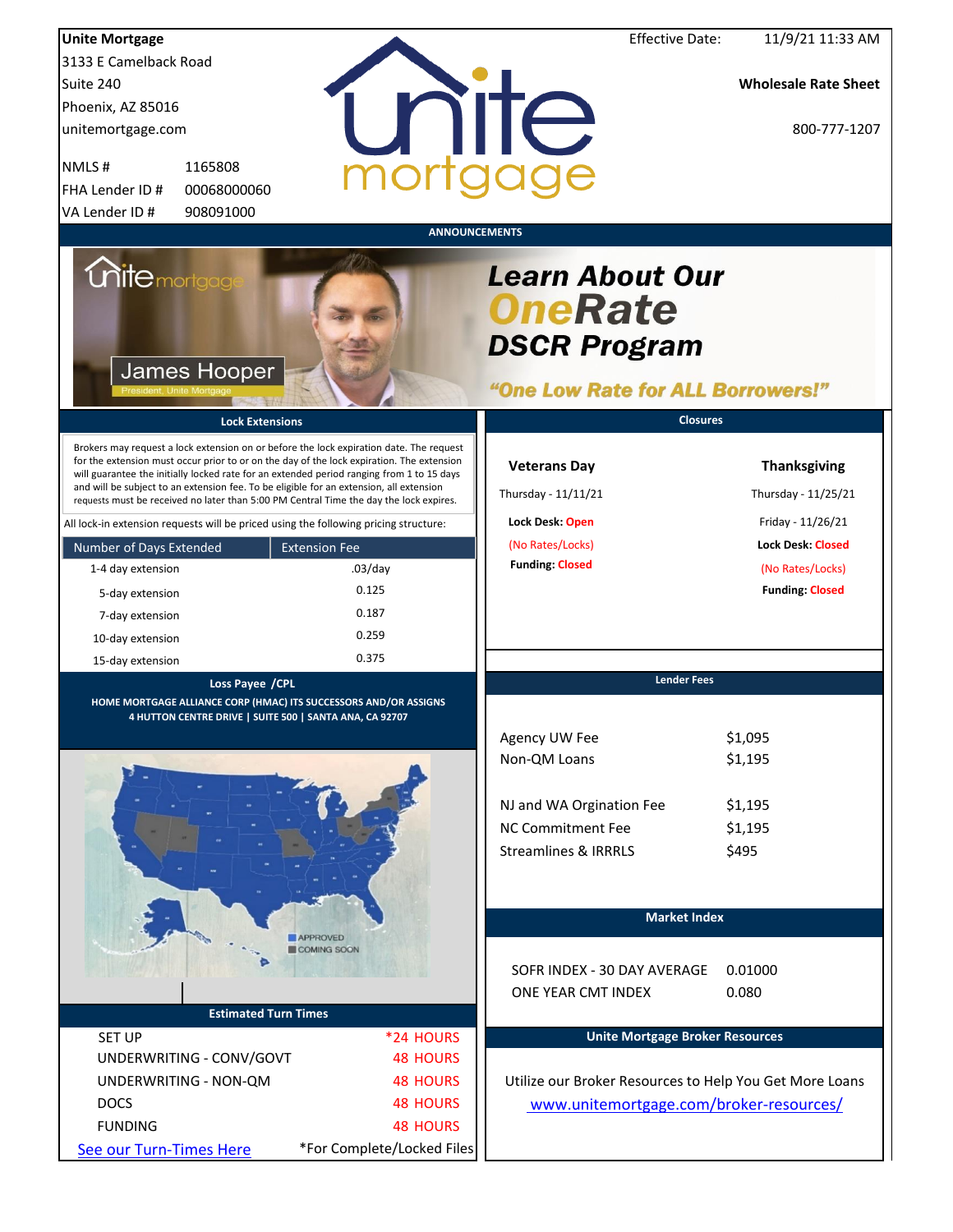

**Lock Desk**

[locks@unitemtg.com](mailto:locks@unitemtg.com)

File Update: 09-Nov-2021

Effective Date: 9-Nov-2021 Change Effective: 9:00 AM PST Change Effective: 9:00 AM PST Change Effective: 9:00 AM PST

# **ONE RATE - DSCR/ Bank Statements**

| <b>DSCR</b>                 |                 |                    |                               |                                |  |  |  |  |
|-----------------------------|-----------------|--------------------|-------------------------------|--------------------------------|--|--|--|--|
| <b>25 DAY PRICING</b>       |                 | <b>HIGHLIGHTS</b>  |                               |                                |  |  |  |  |
| <b>RATE</b>                 | <b>30YR FIX</b> |                    | <b>DSCR</b>                   | <b>24 Month Bank Statement</b> |  |  |  |  |
|                             |                 | <b>Credit</b>      | $700+$                        | $720+$                         |  |  |  |  |
| 4.375                       | 100.0000        | <b>Product</b>     | 30 yr fixed Full Amortization | 30 yr fixed Full Amortization  |  |  |  |  |
|                             |                 | <b>Loan Amount</b> | 300,001-1.5MM                 | 300,001-1.0MM                  |  |  |  |  |
|                             |                 | <b>DSCR</b>        | $+1.100$                      | Not Applicable                 |  |  |  |  |
|                             |                 |                    | Purchase 70%                  | Purchase 80%                   |  |  |  |  |
| <b>24 MO BANK STATEMENT</b> |                 | <b>Purpose</b>     | Rate-Term 70%                 |                                |  |  |  |  |
| <b>25 DAY PRICING</b>       |                 |                    | Cash-Out 65%                  | Cash-Out 75%                   |  |  |  |  |
| <b>RATE</b>                 | 30YR FIX        | <b>Occupancy</b>   | Non Owner Occupied            | Owner Occupied/Second Home     |  |  |  |  |
|                             |                 | <b>ACH</b>         | Required                      | Required                       |  |  |  |  |
| 4.125                       | 100.0000        | <b>PPP</b>         | 5 Years                       | None                           |  |  |  |  |
|                             |                 | <b>Reserves</b>    | 12 Month PITIA                | 12 Month PITIA                 |  |  |  |  |
|                             |                 | <b>Escrows</b>     | Required                      | Required                       |  |  |  |  |

## **No Hits for LLPAs !!!**

# **DSCR PRIME PLUS**

| <b>30 DAY PRICING</b> |                |                 |  |  |  |  |  |  |  |
|-----------------------|----------------|-----------------|--|--|--|--|--|--|--|
| <b>RATE</b>           | <b>5/6 ARM</b> | <b>30YR FIX</b> |  |  |  |  |  |  |  |
| 6.500                 | 105.8750       | 105.6250        |  |  |  |  |  |  |  |
| 6.375                 | 105.6250       | 105.3750        |  |  |  |  |  |  |  |
| 6.250                 | 105.3750       | 105.1250        |  |  |  |  |  |  |  |
| 6.125                 | 105.1250       | 104.8750        |  |  |  |  |  |  |  |
| 6.000                 | 104.8750       | 104.6250        |  |  |  |  |  |  |  |
| 5.875                 | 104.6250       | 104.3750        |  |  |  |  |  |  |  |
| 5.750                 | 104.3750       | 104.1250        |  |  |  |  |  |  |  |
| 5.625                 | 104.1250       | 103.8750        |  |  |  |  |  |  |  |
| 5.500                 | 103.8750       | 103.6250        |  |  |  |  |  |  |  |
| 5.375                 | 103.6250       | 103.3750        |  |  |  |  |  |  |  |
| 5.250                 | 103.3750       | 103.1250        |  |  |  |  |  |  |  |
| 5.125                 | 103.1250       | 102.8750        |  |  |  |  |  |  |  |
| 5.000                 | 102.8750       | 102.6250        |  |  |  |  |  |  |  |
| 4.875                 | 102.6250       | 102.3750        |  |  |  |  |  |  |  |
| 4.750                 | 102.2500       | 102,0000        |  |  |  |  |  |  |  |
| 4.625                 | 101.8750       | 101.6250        |  |  |  |  |  |  |  |
| 4.500                 | 101.5000       | 101.2500        |  |  |  |  |  |  |  |
| 4.375                 | 101.1250       | 100.8750        |  |  |  |  |  |  |  |

| MAX PRICING (Lower of Price or Premium) |          |
|-----------------------------------------|----------|
| No Prepay - Hard                        | 100.5000 |
| 1yr Prepay - Hard                       | 100.7500 |
| 2yr Prepay - Hard                       | 101.0000 |
| 3yr Prepay - Hard                       | 101.2500 |
| 4yr Prepay - Hard                       | 101.5000 |
| 5yr Prepay - Hard                       | 101.7500 |

| <b>ARM MARGIN</b>    |  |  |  |  |  |  |
|----------------------|--|--|--|--|--|--|
| 5.000<br><b>SOFR</b> |  |  |  |  |  |  |
|                      |  |  |  |  |  |  |

| <b>LOCK FEES</b>        |         |  |  |  |  |  |
|-------------------------|---------|--|--|--|--|--|
| Relock Fee:             | .250    |  |  |  |  |  |
| Extension Fee Per Diem: | .030    |  |  |  |  |  |
| <b>Extension Max:</b>   | 15 Days |  |  |  |  |  |

|                   | <b>30 DAY PRICING</b>   |                                         | <b>PRICING ADJUSTMENTS</b>      |     |                      |          |          |          |          |          |          |
|-------------------|-------------------------|-----------------------------------------|---------------------------------|-----|----------------------|----------|----------|----------|----------|----------|----------|
| <b>RATE</b>       | <b>5/6 ARM</b>          | 30YR FIX                                |                                 |     |                      |          |          | LTV      |          |          |          |
| 6.500             | 105.8750                | 105.6250                                | Documentation                   |     | <b>Credit Score</b>  | 00.01-50 | 50.01-55 | 55.01-60 | 60.01-65 | 65.01-70 | 70.01-75 |
| 6.375             | 105.6250                | 105.3750                                |                                 |     | $\geq 780$           | (0.250)  | (0.375)  | (0.500)  | (0.625)  | (0.875)  | (1.125)  |
| 6.250             | 105.3750                | 105.1250                                |                                 |     | 760 - 779            | (0.375)  | (0.375)  | (0.625)  | (0.875)  | (1.000)  | (1.375)  |
| 6.125             | 105.1250                | 104.8750                                |                                 |     | 740 - 759            | (0.375)  | (0.500)  | (0.750)  | (1.000)  | (1.250)  | (1.625)  |
| 6.000             | 104.8750                | 104.6250                                | <b>DSCR</b>                     |     | 720 - 739            | (0.500)  | (0.625)  | (0.875)  | (1.125)  | (1.500)  | (2.000)  |
| 5.875             | 104.6250                | 104.3750                                |                                 |     | 700 - 719            | (0.625)  | (0.750)  | (1.000)  | (1.375)  | (1.875)  | #N/A     |
| 5.750             | 104.3750                | 104.1250                                |                                 |     | 680 - 699            | (0.875)  | (1.000)  | (1.250)  | (1.750)  | $\#N/A$  | #N/A     |
| 5.625             | 104.1250                | 103.8750                                |                                 |     | 660 - 679            | (1.375)  | (1.500)  | (1.625)  | (2.250)  | #N/A     | #N/A     |
| 5.500             | 103.8750                | 103.6250                                |                                 |     | 5/6 40yr ARM SOFR    | (0.250)  | (0.250)  | (0.250)  | (0.250)  | (0.250)  | (0.250)  |
| 5.375             | 103.6250                | 103.3750                                | Product                         |     | 40yr Fixed           | (0.250)  | (0.250)  | (0.250)  | (0.250)  | (0.250)  | (0.250)  |
| 5.250             | 103.3750                | 103.1250                                |                                 |     | Interest-Only        | (0.250)  | (0.250)  | (0.375)  | (0.500)  | (0.625)  | (0.750)  |
| 5.125             | 103.1250                | 102.8750                                |                                 |     | 150,000-200k         | (0.500)  | (0.500)  | (0.500)  | (0.500)  | (0.500)  | (0.750)  |
| 5.000             | 102.8750                | 102.6250                                |                                 |     | 200,001-300k         | 0.000    | 0.000    | 0.000    | 0.000    | (0.250)  | (0.250)  |
| 4.875             | 102.6250                | 102.3750                                |                                 |     | 300,001-1.0m         | 0.000    | 0.000    | 0.000    | 0.000    | 0.000    | 0.000    |
| 4.750             | 102.2500                | 102.0000                                | <b>Loan Amount</b>              |     | 1,000,001-1.5m       | (0.250)  | (0.250)  | (0.250)  | (0.250)  | (0.250)  | (0.250)  |
| 4.625             | 101.8750                | 101.6250                                |                                 |     | 1,500,001-2.0m       | (0.500)  | (0.500)  | (0.500)  | #N/A     | #N/A     | #N/A     |
| 4.500             | 101.5000                | 101.2500                                |                                 |     | 2,000,001-2.5m       | (0.750)  | (0.750)  | (0.750)  | $\#N/A$  | $\#N/A$  | #N/A     |
| 4.375             | 101.1250                | 100.8750                                |                                 |     | 2,500,001-3.0m       | (0.750)  | (0.750)  | (0.750)  | $\#N/A$  | $\#N/A$  | $\#N/A$  |
|                   |                         |                                         |                                 |     | $DSCR \geq 1.5$      | 0.250    | 0.250    | 0.250    | 0.250    | 0.250    | 0.250    |
|                   |                         | MAX PRICING (Lower of Price or Premium) | <b>DSCR</b>                     |     | DSCR 1.25-1.49       | 0.250    | 0.250    | 0.250    | 0.250    | 0.250    | 0.250    |
| No Prepay - Hard  |                         | 100.5000                                |                                 |     | DSCR 1.10-1.24       | 0.000    | 0.000    | 0.000    | 0.000    | 0.000    | 0.000    |
| 1yr Prepay - Hard |                         | 100.7500                                | Purpose                         |     | Cash-Out             | (0.250)  | (0.375)  | (0.375)  | (0.375)  | $\#N/A$  | $\#N/A$  |
| 2yr Prepay - Hard |                         | 101.0000                                |                                 |     | Condo-Warrantable    | (0.250)  | (0.250)  | (0.250)  | (0.250)  | (0.500)  | (0.500)  |
| 3yr Prepay - Hard |                         | 101.2500                                | <b>Property Type</b>            |     | Condo-NonWarrantable | (0.500)  | (0.500)  | (0.500)  | (0.500)  | $\#N/A$  | $\#N/A$  |
| 4yr Prepay - Hard |                         | 101.5000                                |                                 |     | 2-4 Unit             | (0.250)  | (0.250)  | (0.250)  | (0.250)  | $\#N/A$  | $\#N/A$  |
| 5yr Prepay - Hard |                         | 101.7500                                | <b>Credit / Housing History</b> |     | 1x30x12              | (0.750)  | (0.750)  | (0.750)  | (0.750)  | (0.750)  | (0.750)  |
|                   |                         |                                         | <b>Other Miscellaneous</b>      | ACH |                      | 0.125    | 0.125    | 0.125    | 0.125    | 0.125    | 0.125    |
|                   | <b>ARM MARGIN</b>       |                                         |                                 |     | No Escrows (No HPML) | (0.150)  | (0.150)  | (0.150)  | (0.150)  | (0.150)  | (0.150)  |
|                   | 5.000                   | SOFR                                    |                                 |     | No Prepay            | (1.500)  | (1.500)  | (1.500)  | (1.500)  | (1.500)  | (1.500)  |
|                   |                         |                                         |                                 |     | 1yr Prepay           | (1.000)  | (1.000)  | (1.000)  | (1.000)  | (1.000)  | (1.000)  |
|                   |                         |                                         | <b>Prepay Penalty</b>           |     | 2yr Prepay           | (0.500)  | (0.500)  | (0.500)  | (0.500)  | (0.500)  | (0.500)  |
|                   | <b>LOCK FEES</b>        |                                         |                                 |     | <b>3yr Prepay</b>    | 0.000    | 0.000    | 0.000    | 0.000    | 0.000    | 0.000    |
|                   | Relock Fee:             | .250                                    |                                 |     | 4yr Prepay           | 0.375    | 0.375    | 0.375    | 0.375    | 0.375    | 0.375    |
|                   | Extension Fee Per Diem: | .030                                    |                                 |     | 5yr Prepay           | 0.750    | 0.750    | 0.750    | 0.750    | 0.750    | 0.750    |
|                   | <b>Extension Max:</b>   | 15 Days                                 |                                 |     | 25 Day               | 0.000    | 0.000    | 0.000    | 0.000    | 0.000    | 0.000    |
|                   |                         |                                         | <b>Lock Term</b>                |     | 40 Day               | (0.150)  | (0.150)  | (0.150)  | (0.150)  | (0.150)  | (0.150)  |
|                   |                         |                                         |                                 |     | 55 Day               | $\#N/A$  | $\#N/A$  | $\#N/A$  | $\#N/A$  | $\#N/A$  | $\#N/A$  |
|                   |                         |                                         |                                 |     |                      |          |          |          |          |          |          |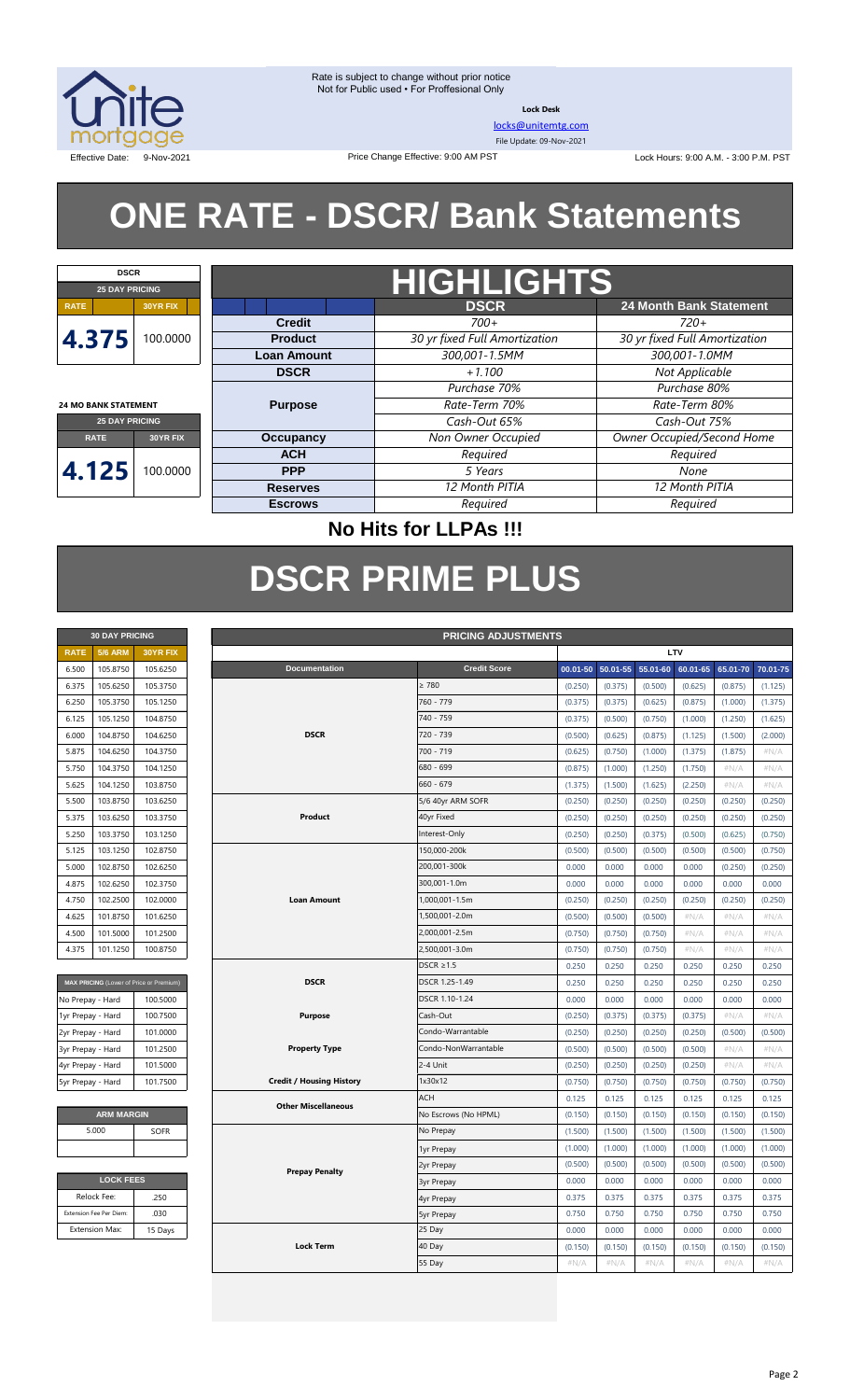

**Lock Desk**

[locks@unitemtg.com](mailto:locks@unitemtg.com)

File Update: 09-Nov-2021

Effective Date: 9-Nov-2021 Price Change Effective: 9:00 AM PST Lock Hours: 9:00 A.M. - 3:00 P.M. PST

# **DSCR PRIME & FOREIGN NATIONAL**

| <b>30 DAY PRICING</b> |                |                 |  |  |  |  |  |  |
|-----------------------|----------------|-----------------|--|--|--|--|--|--|
| <b>RATE</b>           | <b>5/6 ARM</b> | <b>30YR FIX</b> |  |  |  |  |  |  |
| 6.750                 | 105.6250       | 105.3750        |  |  |  |  |  |  |
| 6.625                 | 105.3750       | 105.1250        |  |  |  |  |  |  |
| 6.500                 | 105.1250       | 104.8750        |  |  |  |  |  |  |
| 6.375                 | 104.8750       | 104.6250        |  |  |  |  |  |  |
| 6.250                 | 104.6250       | 104.3750        |  |  |  |  |  |  |
| 6.125                 | 104.3750       | 104.1250        |  |  |  |  |  |  |
| 6.000                 | 104.1250       | 103.8750        |  |  |  |  |  |  |
| 5.875                 | 103.8750       | 103.6250        |  |  |  |  |  |  |
| 5.750                 | 103.6250       | 103.3750        |  |  |  |  |  |  |
| 5.625                 | 103.3750       | 103.1250        |  |  |  |  |  |  |
| 5.500                 | 103.1250       | 102.8750        |  |  |  |  |  |  |
| 5.375                 | 102.8750       | 102.6250        |  |  |  |  |  |  |
| 5.250                 | 102.6250       | 102.3750        |  |  |  |  |  |  |
| 5.125                 | 102.3750       | 102.1250        |  |  |  |  |  |  |
| 5.000                 | 102.1250       | 101.8750        |  |  |  |  |  |  |
| 4.875                 | 101.8750       | 101.6250        |  |  |  |  |  |  |
| 4.750                 | 101.5000       | 101.2500        |  |  |  |  |  |  |
| 4.625                 | 101.1250       | 100.8750        |  |  |  |  |  |  |
| 4.500                 | 100.7500       | 100.5000        |  |  |  |  |  |  |

| <b>MAX PRICING</b> (Lower of Price or Premium) |          |
|------------------------------------------------|----------|
| No Prepay - Hard                               | 100.7500 |
| 1yr Prepay - Hard                              | 101.0000 |
| 2yr Prepay - Hard                              | 101.2500 |
| 3yr Prepay - Hard                              | 101.5000 |
| 4yr Prepay - Hard                              | 101.7500 |
| 5yr Prepay - Hard                              | 102.0000 |
|                                                |          |

#### $\overline{ARM}$  **MARGIN** 5.000

| <b>LOCK FEES</b> |  |  |  |  |  |  |
|------------------|--|--|--|--|--|--|
| .250             |  |  |  |  |  |  |
| .030             |  |  |  |  |  |  |
| 15 Days          |  |  |  |  |  |  |
|                  |  |  |  |  |  |  |

|                   | <b>30 DAY PRICING</b>   |                                         | <b>PRICING ADJUSTMENTS</b> |                                 |                   |                           |         |                   |              |          |          |          |          |
|-------------------|-------------------------|-----------------------------------------|----------------------------|---------------------------------|-------------------|---------------------------|---------|-------------------|--------------|----------|----------|----------|----------|
| <b>RATE</b>       | <b>5/6 ARM</b>          | 30YR FIX                                |                            |                                 |                   |                           |         |                   |              | LTV      |          |          |          |
| 6.750             | 105.6250                | 105.3750                                |                            | <b>Documentation</b>            |                   | <b>Credit Score</b>       |         | 00.01-50 50.01-55 | $55.01 - 60$ | 60.01-65 | 65.01-70 | 70.01-75 | 75.01-80 |
| 6.625             | 105.3750                | 105.1250                                |                            |                                 |                   | $\geq 780$                | (0.250) | (0.375)           | (0.500)      | (0.625)  | (0.875)  | (1.125)  | (1.750)  |
| 6.500             | 105.1250                | 104.8750                                |                            |                                 |                   | 760 - 779                 | (0.375) | (0.375)           | (0.625)      | (0.875)  | (1.000)  | (1.375)  | (2.000)  |
| 6.375             | 104.8750                | 104.6250                                |                            |                                 |                   | 740 - 759                 | (0.375) | (0.500)           | (0.750)      | (1.000)  | (1.250)  | (1.625)  | (2.250)  |
| 6.250             | 104.6250                | 104.3750                                |                            |                                 |                   | 720 - 739                 | (0.500) | (0.625)           | (0.875)      | (1.125)  | (1.500)  | (2.000)  | (2.750)  |
| 6.125             | 104.3750                | 104.1250                                |                            | <b>DSCR</b>                     |                   | 700 - 719                 | (0.625) | (0.750)           | (1.000)      | (1.375)  | (1.875)  | (2.500)  | (3.500)  |
| 6.000             | 104.1250                | 103.8750                                |                            |                                 |                   | 680 - 699                 | (0.875) | (1.000)           | (1.250)      | (1.750)  | (2.250)  | (3.000)  | (3.875)  |
| 5.875             | 103.8750                | 103.6250                                |                            |                                 |                   | $660 - 679$               | (1.375) | (1.500)           | (1.625)      | (2.250)  | (3.125)  | (3.750)  | (4.500)  |
| 5.750             | 103.6250                | 103.3750                                |                            |                                 |                   | $640 - 659$               | (1.875) | (2.000)           | (2.125)      | (2.750)  | (3.625)  | (4.750)  | #N/A     |
| 5.625             | 103.3750                | 103.1250                                |                            |                                 |                   | $620 - 639$               | (2.375) | (2.500)           | (2.625)      | (3.250)  | (4.125)  | $\#N/A$  | $\#N/A$  |
| 5.500             | 103.1250                | 102.8750                                |                            |                                 |                   | 5/6 30yr ARM SOFR         | 0.000   | 0.000             | 0.000        | 0.000    | 0.000    | 0.000    | 0.000    |
| 5.375             | 102.8750                | 102.6250                                |                            |                                 |                   | 7/6 30yr ARM SOFR         | (0.250) | (0.250)           | (0.250)      | (0.250)  | (0.250)  | (0.250)  | (0.250)  |
| 5.250             | 102.6250                | 102.3750                                |                            | Product                         |                   | 5/6 40yr ARM SOFR         | (0.250) | (0.250)           | (0.250)      | (0.250)  | (0.250)  | (0.250)  | (0.250)  |
| 5.125             | 102.3750                | 102.1250                                |                            |                                 |                   | 7/6 40yr ARM SOFR         | (0.500) | (0.500)           | (0.500)      | (0.500)  | (0.500)  | (0.500)  | (0.500)  |
| 5.000             | 102.1250                | 101.8750                                |                            |                                 |                   | 40yr Fixed                | (0.250) | (0.250)           | (0.250)      | (0.250)  | (0.250)  | (0.250)  | (0.250)  |
| 4.875             | 101.8750                | 101.6250                                |                            |                                 |                   | Interest-Only             | (0.250) | (0.250)           | (0.375)      | (0.500)  | (0.625)  | (0.750)  | (1.000)  |
| 4.750             | 101.5000                | 101.2500                                |                            |                                 |                   | 150,000-200k              | (0.500) | (0.500)           | (0.500)      | (0.500)  | (0.500)  | (0.750)  | (0.750)  |
| 4.625             | 101.1250                | 100.8750                                |                            |                                 |                   | 200,001-300k              | 0.000   | 0.000             | 0.000        | 0.000    | (0.250)  | (0.250)  | (0.500)  |
| 4.500             | 100.7500                | 100.5000                                |                            |                                 |                   | 300,001-1.0m              | 0.000   | 0.000             | 0.000        | 0.000    | 0.000    | 0.000    | 0.000    |
|                   |                         |                                         |                            | <b>Loan Amount</b>              |                   | 1,000,001-1.5m            | (0.250) | (0.250)           | (0.250)      | (0.250)  | (0.250)  | (0.250)  | (0.500)  |
|                   |                         | MAX PRICING (Lower of Price or Premium) |                            |                                 |                   | 1,500,001-2.0m            | (0.500) | (0.500)           | (0.500)      | (0.500)  | $\#N/A$  | $\#N/A$  | #N/A     |
| No Prepay - Hard  |                         | 100.7500                                |                            |                                 |                   | 2,000,001-2.5m            | (0.750) | (0.750)           | (0.750)      | (0.750)  | #N/A     | #N/A     | #N/A     |
| 1yr Prepay - Hard |                         | 101.0000                                |                            |                                 |                   | 2,500,001-3.0m            | (0.750) | (0.750)           | (0.750)      | (0.750)  | #N/A     | #N/A     | #N/A     |
| 2yr Prepay - Hard |                         | 101.2500                                |                            |                                 |                   | $DSCR \geq 1.5$           | 0.250   | 0.250             | 0.250        | 0.250    | 0.250    | 0.250    | 0.250    |
| 3yr Prepay - Hard |                         | 101.5000                                |                            |                                 |                   | DSCR 1.25-1.49            | 0.250   | 0.250             | 0.250        | 0.250    | 0.250    | 0.250    | 0.250    |
| 4yr Prepay - Hard |                         | 101.7500                                |                            | <b>DSCR</b>                     |                   | DSCR 1.10-1.24            | 0.000   | 0.000             | 0.000        | 0.000    | 0.000    | 0.000    | 0.000    |
| 5yr Prepay - Hard |                         | 102.0000                                |                            |                                 |                   | DSCR 1.00-1.09            | (0.250) | (0.250)           | (0.375)      | (0.375)  | (0.500)  | (0.500)  | (0.750)  |
|                   |                         |                                         |                            |                                 |                   | DSCR 0.75-0.99            | (1.500) | (1.500)           | (1.625)      | (1.625)  | (1.750)  | (1.750)  | $\#N/A$  |
|                   | <b>ARM MARGIN</b>       |                                         |                            | <b>Purpose</b>                  |                   | Cash-Out                  | (0.250) | (0.375)           | (0.375)      | (0.375)  | (0.500)  | (0.625)  | $\#N/A$  |
|                   | 5.000                   | SOFR                                    |                            |                                 |                   | Condo-Warrantable         | (0.250) | (0.250)           | (0.250)      | (0.250)  | (0.500)  | (0.500)  | (0.500)  |
|                   |                         |                                         |                            | <b>Property Type</b>            |                   | Condo-NonWarrantable      | (0.500) | (0.500)           | (0.500)      | (0.500)  | (0.750)  | #N/A     | #N/A     |
|                   |                         | <b>LOCK FEES</b>                        |                            |                                 | 2-4Unit           | (0.250)                   | (0.250) | (0.250)           | (0.250)      | (0.500)  | (0.500)  | (0.500)  |          |
|                   | Relock Fee:             | .250                                    |                            |                                 |                   | Modular                   | (1.000) | (1.000)           | (1.000)      | (1.000)  | (1.000)  | (1.000)  | (1.000)  |
|                   | Extension Fee Per Diem: | .030                                    |                            | Citizenship                     |                   | Foreign Nat'l (DSCR Only) | (0.750) | (0.750)           | (0.750)      | (0.750)  | $\#N/A$  | $\#N/A$  | $\#N/A$  |
|                   | <b>Extension Max:</b>   | 15 Days                                 |                            |                                 |                   | 1x30x12                   | (0.750) | (0.750)           | (0.750)      | (0.750)  | (0.750)  | (0.750)  | (0.750)  |
|                   |                         |                                         |                            |                                 |                   | Multiple30x12             | (2.250) | (2.250)           | (2.250)      | (2.250)  | (2.250)  | (2.250)  | #N/A     |
|                   |                         |                                         |                            | <b>Credit / Housing History</b> |                   | FC/SS/DIL/BK7 36-47mo     | (1.000) | (1.000)           | (1.000)      | (1.000)  | (1.000)  | (1.000)  | (1.000)  |
|                   |                         |                                         |                            |                                 |                   | FC/SS/DIL/BK7 24-35mo     | (1.750) | (1.750)           | (1.750)      | (1.750)  | (1.750)  | (1.750)  | $\#N/A$  |
|                   |                         |                                         |                            |                                 |                   | BK7 12-23mo               | (2.500) | (2.500)           | (2.500)      | (2.500)  | (2.500)  | (2.500)  | #N/A     |
|                   |                         |                                         |                            |                                 |                   | BK13 DC                   | (1.000) | (1.000)           | (1.000)      | (1.000)  | (1.000)  | (1.000)  | (1.000)  |
|                   |                         |                                         |                            | <b>Other Miscellaneous</b>      |                   | ACH                       | 0.125   | 0.125             | 0.125        | 0.125    | 0.125    | 0.125    | 0.125    |
|                   |                         |                                         |                            |                                 |                   | Escrows                   | 0.000   | 0.000             | 0.000        | 0.000    | 0.000    | 0.000    | 0.000    |
|                   |                         |                                         |                            |                                 |                   | No Prepay                 | (1.500) | (1.500)           | (1.500)      | (1.500)  | (1.500)  | (1.500)  | (1.500)  |
|                   |                         |                                         |                            |                                 | 1yr Prepay        | (1.000)                   | (1.000) | (1.000)           | (1.000)      | (1.000)  | (1.000)  | (1.000)  |          |
|                   |                         |                                         | <b>Prepay Penalty</b>      |                                 | 2yr Prepay        | (0.500)                   | (0.500) | (0.500)           | (0.500)      | (0.500)  | (0.500)  | (0.500)  |          |
|                   |                         |                                         |                            |                                 | 3yr Prepay        | 0.000                     | 0.000   | 0.000             | 0.000        | 0.000    | 0.000    | 0.000    |          |
|                   |                         |                                         |                            |                                 | 4yr Prepay        | 0.375                     | 0.375   | 0.375             | 0.375        | 0.375    | 0.375    | 0.375    |          |
|                   |                         |                                         |                            |                                 | <b>5yr Prepay</b> | 0.750                     | 0.750   | 0.750             | 0.750        | 0.750    | 0.750    | 0.750    |          |
|                   |                         |                                         |                            |                                 |                   | 25 Day                    | 0.000   | 0.000             | 0.000        | 0.000    | 0.000    | 0.000    | 0.000    |
|                   |                         |                                         |                            | <b>Lock Term</b>                |                   | 40 Day                    | (0.150) | (0.150)           | (0.150)      | (0.150)  | (0.150)  | (0.150)  | (0.150)  |
|                   |                         |                                         |                            |                                 |                   | 55 Day                    | (0.300) | (0.300)           | (0.300)      | (0.300)  | (0.300)  | (0.300)  | (0.300)  |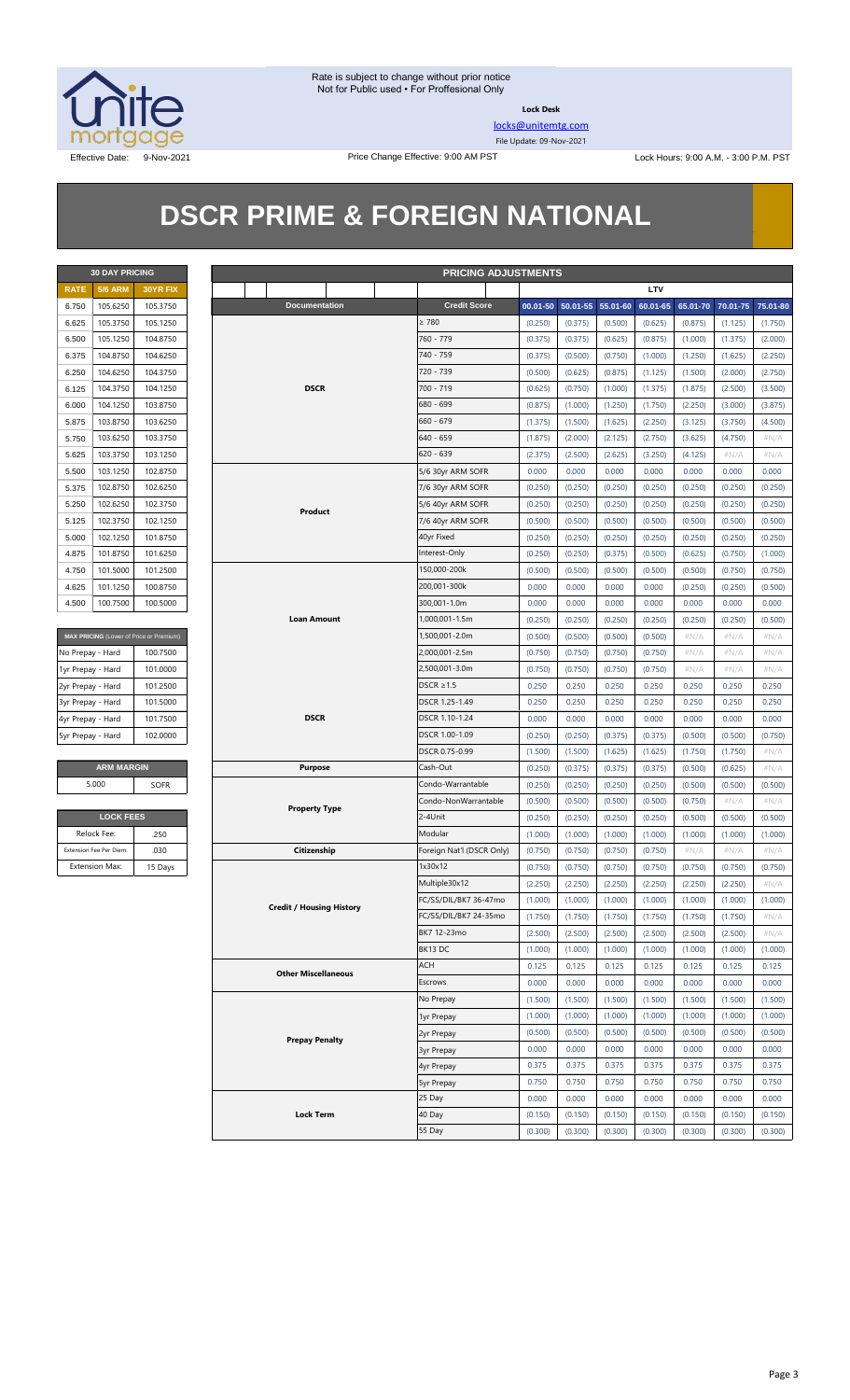

#### Rates are subject to change without prior notice Not for Public View • For Professional Use Only

**Lock Desk**

SOFR

# **NON-QM ALT-DOC**

|             | <b>Primary and Second Home</b> |                 |
|-------------|--------------------------------|-----------------|
| <b>RATE</b> | <b>5/6 ARM</b>                 | <b>30YR FIX</b> |
| 6.125       | 105.875                        | 105.625         |
| 6.000       | 105.625                        | 105.375         |
| 5.875       | 105.375                        | 105.125         |
| 5.750       | 105.125                        | 104.875         |
| 5.625       | 104.875                        | 104.625         |
| 5.500       | 104.625                        | 104.375         |
| 5375        | 104.375                        | 104.125         |
| 5250        | 104.125                        | 103.875         |
| 5.125       | 103.875                        | 103.625         |
| 5.000       | 103.625                        | 103.375         |
| 4.875       | 103.375                        | 103.125         |
| 4750        | 103.125                        | 102.875         |
| 4625        | 102.875                        | 102.625         |
| 4500        | 102.625                        | 102.375         |
| 4.375       | 102.250                        | 102.000         |
| 4.250       | 101.875                        | 101.625         |
| 4.125       | 101.500                        | 101.250         |
| 4.000       | 101.125                        | 100.875         |

|             | <b>Primary and Second Home</b> |                 |             | <b>Primary and Second Home</b> |                 |
|-------------|--------------------------------|-----------------|-------------|--------------------------------|-----------------|
| <b>RATE</b> | <b>5/6 ARM</b>                 | <b>30YR FIX</b> | <b>RATE</b> | <b>5/6 ARM</b>                 | <b>30YR FIX</b> |
| 6.125       | 105.875                        | 105.625         | 6.250       | 105.375                        | 105.125         |
| 6.000       | 105.625                        | 105.375         | 6.125       | 105.125                        | 104.875         |
| 5.875       | 105.375                        | 105.125         | 6,000       | 104.875                        | 104.625         |
| 5.750       | 105.125                        | 104.875         | 5.875       | 104.625                        | 104.375         |
| 5.625       | 104.875                        | 104.625         | 5.750       | 104.375                        | 104.125         |
| 5.500       | 104.625                        | 104.375         | 5.625       | 104.125                        | 103.875         |
| 5.375       | 104.375                        | 104.125         | 5,500       | 103.875                        | 103.625         |
| 5.250       | 104.125                        | 103.875         | 5.375       | 103.625                        | 103.375         |
| 5.125       | 103.875                        | 103.625         | 5.250       | 103.375                        | 103.125         |
| 5.000       | 103.625                        | 103.375         | 5.125       | 103.125                        | 102.875         |
| 4.875       | 103.375                        | 103.125         | 5,000       | 102.875                        | 102.625         |
| 4.750       | 103.125                        | 102.875         | 4.875       | 102.625                        | 102.375         |
| 4.625       | 102.875                        | 102.625         | 4.750       | 102.375                        | 102.125         |
| 4.500       | 102.625                        | 102.375         | 4.625       | 102.125                        | 101.875         |
| 4.375       | 102.250                        | 102.000         | 4.500       | 101.875                        | 101.625         |
| 4.250       | 101.875                        | 101.625         | 4.375       | 101.500                        | 101.250         |
| 4.125       | 101.500                        | 101.250         | 4.250       | 101.125                        | 100.875         |
| 4.000       | 101.125                        | 100.875         | 4.125       | 100.750                        | 100,500         |

| ARM   |
|-------|
| 5.000 |

| <b>LOCK FEES</b>              |         |
|-------------------------------|---------|
| Relock Fee:                   | 250     |
| <b>Extension Fee Per Diem</b> | 030     |
| <b>Extension Max:</b>         | 15 Days |

|                               |                            |              |          |          |          | LTV      |          |          |          |  |
|-------------------------------|----------------------------|--------------|----------|----------|----------|----------|----------|----------|----------|--|
| <b>Documentation</b>          | <b>Credit Score</b>        | $00.01 - 50$ | 50.01-55 | 55.01-60 | 60.01-65 | 65.01-70 | 70.01-75 | 75.01-80 | 80.01-85 |  |
| <b>Full Doc</b>               | 2780                       | 0.000        | 0.000    | 0.000    | (0.250)  | (0.375)  | (0.375)  | (0.500)  | (0.750)  |  |
|                               | 760 - 779                  | 0.000        | 0.000    | 0.000    | (0.250)  | (0.375)  | (0.500)  | (0.625)  | (0.875)  |  |
|                               | 40 - 759                   | 0.000        | 0.000    | 0.000    | (0.250)  |          | (0.625)  |          |          |  |
|                               |                            |              |          |          |          | (0.375)  |          | (0.750)  | (1.125)  |  |
|                               | 720 - 739                  | (0.125)      | (0.125)  | (0.125)  | (0.250)  | (0.500)  | (0.750)  | (1.000)  | (1.250)  |  |
|                               | 700 - 719                  | (0.250)      | (0.250)  | (0.375)  | (0.500)  | (0.625)  | (0.875)  | (1.250)  | (1.625)  |  |
|                               | 580 - 699                  | (0.250)      | (0.250)  | (0.500)  | (0.625)  | (0.750)  | (1.000)  | (1.375)  | (2.000)  |  |
|                               | 560 - 679                  | (0.250)      | (0.375)  | (0.500)  | (1.000)  | (1.375)  | (1.625)  | (2.000)  | (2.750)  |  |
|                               | 659 - 659                  | (0.375)      | (0.375)  | (0.500)  | (1.250)  | (1.500)  | (1.750)  | (2.250)  | #N/A     |  |
|                               | 620 - 639                  | (0.500)      | (0.500)  | (0.500)  | (1.500)  | (1.750)  | (2.000)  | (2.500)  | #N/      |  |
| Bank                          | $\geq 780$                 | (0.125)      | (0.250)  | (0.250)  | (0.375)  | (0.500)  | (0.625)  | (0.875)  | (1.250)  |  |
|                               |                            |              |          |          |          |          |          |          |          |  |
| <b>Statement</b>              | 760 - 779                  | (0.250)      | (0.250)  | (0.250)  | (0.500)  | (0.625)  | (0.750)  | (1.125)  | (1.625)  |  |
|                               | 740 - 759                  | (0.250)      | (0.250)  | (0.250)  | (0.625)  | (0.750)  | (1.000)  | (1.375)  | (1.875)  |  |
|                               | 720 - 739                  | (0.250)      | (0.375)  | (0.375)  | (0.750)  | (0.875)  | (1.125)  | (1.625)  | (2.250)  |  |
|                               | 700 - 719                  | (0.375)      | (0.375)  | (0.625)  | (0.875)  | (1.125)  | (1.500)  | (2.000)  | (2.750)  |  |
|                               | 580 - 699                  | (0.375)      | (0.500)  | (0.750)  | (1.000)  | (1.375)  | (1.750)  | (2.500)  | (3.500)  |  |
|                               | 60 - 679                   | (0.500)      | (0.750)  | (1.000)  | (1.500)  | (2.250)  | (2.750)  | (3.500)  | (4.250)  |  |
|                               | 640 - 659                  | (0.750)      | (1.000)  | (1.250)  | (1.750)  | (2.500)  | (3.125)  | (4.000)  | #N/A     |  |
|                               | 20 - 639                   | (1.250)      | (1.500)  | (1.750)  | (2.250)  | (3.000)  | (3.625)  | #N/A     | #N/A     |  |
|                               |                            |              |          |          |          |          |          |          |          |  |
|                               | <b>Mth Bank Statements</b> | (0.750)      | (0.750)  | (0.750)  | (0.875)  | (1.000)  | (1.000)  | (1.000)  | (1.125)  |  |
|                               | 12 Mth Bank Statements     | (0.125)      | (0.125)  | (0.125)  | (0.250)  | (0.375)  | (0.375)  | (0.375)  | (0.375)  |  |
| Asset                         | 2780                       | (0.125)      | (0.250)  | (0.250)  | (0.625)  | (0.875)  | (1.125)  | (1.500)  | #N/A     |  |
| <b>Depletion</b>              | 760 - 779                  | (0.125)      | (0.250)  | (0.375)  | (0.750)  | (1.000)  | (1.375)  | (1.875)  | #N/A     |  |
|                               | 740 - 759                  | (0.250)      | (0.250)  | (0.500)  | (0.875)  | (1.125)  | (1.625)  | (2.250)  | #N//     |  |
|                               | 720 - 739                  | (0.375)      | (0.500)  | (0.625)  | (1.000)  | (1.500)  | (2.000)  | (2.750)  | #N/A     |  |
|                               | 700 - 719                  | (0.500)      | (0.625)  | (1.000)  | (1.375)  | (1.875)  | (2.500)  | (3.500)  | #N/A     |  |
|                               | 580 - 699                  | (0.625)      | (0.750)  | (1.250)  | (1.750)  | (2.250)  | (3.000)  | (4.125)  | #N/A     |  |
|                               |                            |              |          |          |          |          |          |          |          |  |
|                               | 660 - 679                  | (0.750)      | (1.000)  | (1.500)  | (2.250)  | (3.125)  | (4.375)  | (4.875)  | #N/A     |  |
|                               | 540 - 659                  | (1.250)      | (1.500)  | (2.000)  | (2.750)  | (3.625)  | (4.875)  | #N/A     | #N/A     |  |
|                               | 520 - 639                  | (1.750)      | (2.000)  | (2.500)  | (3.250)  | (4.125)  | #N/A     | #N/A     | #N/A     |  |
| <b>P&amp;L</b>                | :780                       | (0.625)      | (0.750)  | (0.750)  | (1.125)  | (1.375)  | (1.625)  | (2.125)  | #N/A     |  |
|                               | $760 - 779$                | (0.625)      | (0.750)  | (0.875)  | (1.250)  | (1.500)  | (1.875)  | (2.500)  | #N/A     |  |
|                               | 740 - 759                  | (0.750)      | (0.750)  | (1.000)  | (1.375)  | (1.625)  | (2.125)  | (2.875)  | #N/A     |  |
|                               | 720 - 739                  |              |          |          |          |          |          |          |          |  |
|                               |                            | (0.875)      | (1.000)  | (1.125)  | (1.500)  | (2.000)  | (2.500)  | (3.375)  | #N/A     |  |
|                               | 700 - 719                  | (1.000)      | (1.125)  | (1.500)  | (1.875)  | (2.375)  | (3.000)  | (4.125)  | #N//     |  |
|                               | 580 - 699                  | (1.125)      | (1.250)  | (1.750)  | (2.250)  | (2.750)  | (3.500)  | #N/A     | #N/A     |  |
|                               | 560 - 679                  | (1.250)      | (1.500)  | (2.000)  | (2.750)  | (3.625)  | (4.875)  | #N/A     | #N//     |  |
|                               | 640 - 659                  | (1.750)      | (2.000)  | (2.500)  | (3.250)  | (4.125)  | #N//     | #N/A     | #N/A     |  |
|                               | 520 - 639                  | (2.250)      | (2.500)  | (3.000)  | (3.750)  | (4.625)  | #N/      | #N//     | #N/      |  |
| Product                       | 5/6 30yr ARM SOFR          | 0.000        | 0.000    | 0.000    | 0.000    | 0.000    | 0.000    | 0.000    | 0.000    |  |
|                               | 5/6 40yr ARM SOFR          | (0.250)      | (0.250)  | (0.250)  | (0.250)  | (0.250)  | (0.250)  | (0.250)  | (0.250)  |  |
|                               | 7/6 30yr ARM SOFR          | (0.250)      | (0.250)  | (0.250)  | (0.250)  | (0.250)  | (0.250)  | (0.250)  | (0.250)  |  |
|                               |                            |              |          |          |          |          |          |          |          |  |
|                               | 7/6 40yr ARM SOFR          | (0.500)      | (0.500)  | (0.500)  | (0.500)  | (0.500)  | (0.500)  | (0.500)  | (0.500)  |  |
|                               | 30yr Fixed                 | 0.000        | 0.000    | 0.000    | 0.000    | 0.000    | 0.000    | 0.000    | 0.000    |  |
|                               | 40yr Fixed                 | (0.250)      | (0.250)  | (0.250)  | (0.250)  | (0.250)  | (0.250)  | (0.250)  | (0.250)  |  |
|                               | nterest-Only               | (0.250)      | (0.250)  | (0.375)  | (0.500)  | (0.625)  | (0.750)  | (1.000)  | (1.500)  |  |
| Loan                          | 150,000-200k               | (0.500)      | (0.500)  | (0.500)  | (0.500)  | (0.500)  | (0.750)  | (0.750)  | (0.750)  |  |
| Amount                        | 200,001-300k               | 0.000        | 0.000    | 0.000    | 0.000    | (0.250)  | (0.250)  | (0.250)  | (0.250)  |  |
|                               | 300.001-1.000.000          | 0.000        | 0.000    | 0.000    | 0.000    | 0.000    | 0.000    | 0.000    | 0.000    |  |
|                               |                            |              |          |          |          |          |          |          |          |  |
|                               | 1,000,001-1.5m             | (0.250)      | (0.250)  | (0.250)  | (0.250)  | (0.250)  | (0.250)  | (0.250)  | (0.250)  |  |
|                               | 1.500.001-2.0m             | (0.500)      | (0.500)  | (0.500)  | (0.500)  | (0.500)  | #N/.     | #N//     | #N//     |  |
|                               | 2,000,001-2.5m             | (0.750)      | (0.750)  | (0.750)  | (0.750)  | (0.750)  | #N//     | #N/A     | #N/A     |  |
|                               | 2,500,001-3.0m             | (0.750)      | (0.750)  | (0.750)  | (0.750)  | (0.750)  | #N/A     | #N/A     | #N/A     |  |
| DTI                           | 43.01-50                   | 0.000        | 0.000    | 0.000    | 0.000    | 0.000    | (0.125)  | (0.125)  | (0.125)  |  |
|                               | 50.01-55                   | 0.000        | 0.000    | 0.000    | 0.000    | 0.000    | (0.375)  | (0.375)  | #N/A     |  |
| Cash Out                      |                            | (0.250)      | (0.375)  |          |          | (0.500)  | (0.625)  | #N/A     | #N/A     |  |
|                               |                            |              |          | (0.375)  | (0.375)  |          |          |          |          |  |
| <b>Second Home</b>            |                            | (0.500)      | (0.500)  | (0.500)  | (0.500)  | (0.500)  | (0.500)  | (0.500)  | #N/A     |  |
|                               | Condo-Warrantable          | (0.250)      | (0.250)  | (0.250)  | (0.250)  | (0.500)  | (0.500)  | (0.500)  | (0.500)  |  |
| <b>Property Type</b>          | Condo-NonWarrantable       | (0.500)      | (0.500)  | (0.500)  | (0.500)  | (0.750)  | (0.750)  | #N/A     | #N//     |  |
|                               |                            | (0.250)      | (0.250)  | (0.250)  | (0.250)  | (0.500)  | #N/A     | #N/A     | #N/A     |  |
|                               | 2-Unit                     |              |          |          |          |          |          | (0.500)  | #N/A     |  |
|                               |                            |              |          |          |          |          |          |          |          |  |
|                               | 3-Unit                     | (0.250)      | (0.250)  | (0.250)  | (0.250)  | (0.500)  | (0.500)  |          |          |  |
|                               | 4-Unit                     | (0.250)      | (0.250)  | (0.250)  | (0.250)  | (0.500)  | (0.500)  | (0.500)  | #N/A     |  |
|                               | Modular                    | (1.000)      | (1.000)  | (1.000)  | (1.000)  | (1.000)  | (1.000)  | (1.000)  | #N//     |  |
| <b>Credit/Housing History</b> | 1x30x12                    | (0.750)      | (0.750)  | (0.750)  | (0.750)  | (0.750)  | (0.750)  | (0.750)  | (0.750)  |  |
|                               | Multiple30x12              | (2.250)      | (2.250)  | (2.250)  | (2.250)  | (2.250)  | (2.250)  | (2.250)  | (2.250)  |  |
|                               | FC/SS/DIL/BK7 36-47mo      | (1.000)      | (1.000)  | (1.000)  | (1.000)  | (1.000)  | (1.000)  | (1.000)  | (1.000)  |  |
|                               | FC/SS/DIL/BK7 24-35mo      |              |          |          |          |          |          |          |          |  |
|                               |                            | (1.750)      | (1.750)  | (1.750)  | (1.750)  | (1.750)  | (1.750)  | (1.750)  | (1.750)  |  |
|                               | BK7 12-23mo                | (2.500)      | (2.500)  | (2.500)  | (2.500)  | (2.500)  | (2.500)  | (2.500)  | (2.500)  |  |
|                               | BK13 DC                    | (1.000)      | (1.000)  | (1.000)  | (1.000)  | (1.000)  | (1.000)  | (1.000)  | (1.000)  |  |
| <b>Misccellaneous</b>         | ACH                        | 0.125        | 0.125    | 0.125    | 0.125    | 0.125    | 0.125    | 0.125    | 0.125    |  |

## **Alt Doc PRIME PLUS Alt Doc PRIME**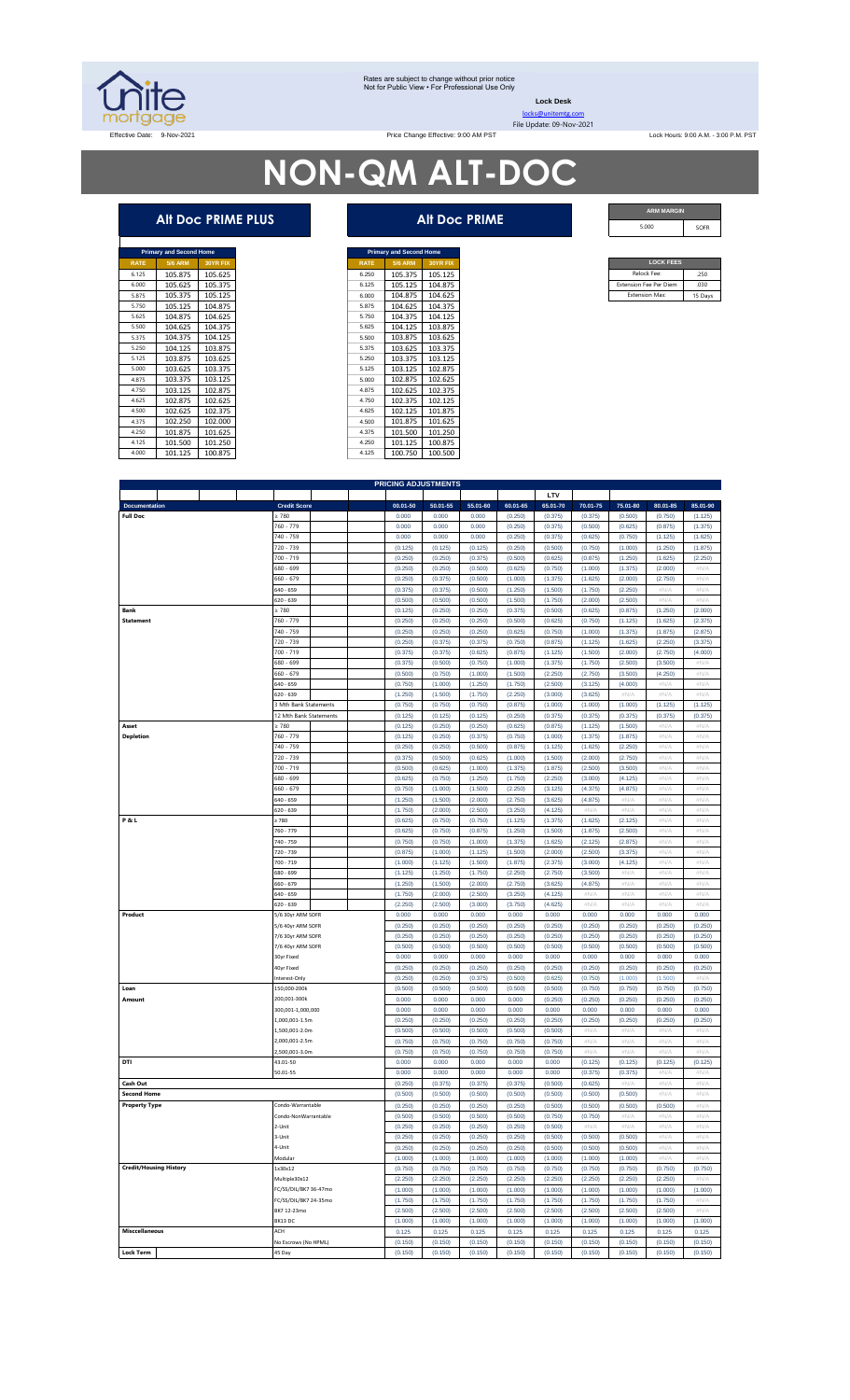

#### [V](https://unitemortgage.com/)isit: https://unitemortgage.com

The pricing engine is the Formal price given, please access it through:

**Quick Pricer:** [https://un](https://unitemortgage.com/broker-resources/price-my-loan/)itemortgage.com/broker-resources/price-my-loan/

# **CALL US TODAY: 800-777-1207**

#### **CONVENTIONAL PRODUCTS AND PRICING**

|       |               |                             |         |       |                             |               | <b>CONFORMING LOANS</b> |       |                             |               |               |                      |               |                      |                    |  |
|-------|---------------|-----------------------------|---------|-------|-----------------------------|---------------|-------------------------|-------|-----------------------------|---------------|---------------|----------------------|---------------|----------------------|--------------------|--|
|       |               | <b>DU CONF CONV 30 YEAR</b> |         |       | <b>DU CONF CONV 20 YEAR</b> |               |                         |       | <b>DU CONF CONV 15 YEAR</b> |               |               | DU CONF CONV 10 YEAR |               |                      |                    |  |
| Rate  | <b>10 Day</b> | 25 Day                      | 40 Day  | Rate  | 10 Day                      | <b>25 Day</b> | 40 Day                  | Rate  | 10 Day                      | <b>25 Day</b> | <b>40 Day</b> | Rate                 | <b>10 Day</b> | <b>25 Day</b>        | <b>40 Day</b>      |  |
| 3.500 | (5.250)       | (5.125)                     | (5.000) | 3.250 | (5.000)                     | (4.875)       | (4.750)                 | 2.875 | (4.500)                     | (4.375)       | (4.250)       | 2.875                | (4.375)       | (4.250)              | (4.125)            |  |
| 3.375 | (4.750)       | (4.625)                     | (4.500) | 3.125 | (4.750)                     | (4.625)       | (4.500)                 | 2.750 | (4.125)                     | (4.000)       | (3.875)       | 2.750                | (4.000)       | (3.875)              | (3.750)            |  |
| 3.250 | (4.250)       | (4.125)                     | (4.000) | 3.000 | (4.375)                     | (4.250)       | (4.125)                 | 2.625 | (3.625)                     | (3.500)       | (3.375)       | 2.625                | (3.625)       | (3.500)              | (3.375)            |  |
| 3.125 | (3.750)       | (3.625)                     | (3.500) | 2.875 | (4.000)                     | (3.875)       | (3.750)                 | 2.500 | (3.125)                     | (3.000)       | (2.875)       | 2.500                | (3.500)       | (3.375)              | (3.250)            |  |
| 3.000 | (3.125)       | (3.000)                     | (2.875) | 2.750 | (3.375)                     | (3.250)       | (3.125)                 | 2.375 | (2.625)                     | (2.500)       | (2.375)       | 2.375                | (3.125)       | (3.000)              | (2.875)            |  |
| 2.875 | (2.625)       | (2.500)                     | (2.375) | 2.625 | (2.750)                     | (2.625)       | (2.500)                 | 2.250 | (2.250)                     | (2.125)       | (2.000)       | 2.250                | (2.750)       | (2.625)              | (2.500)            |  |
| 2.750 | (1.875)       | (1.750)                     | (1.625) | 2.500 | (1.875)                     | (1.750)       | (1.625)                 | 2.125 | (1.750)                     | (1.625)       | (1.500)       | 2.125                | (2.375)       | (2.250)              | (2.125)            |  |
| 2.625 | (1.000)       | (0.875)                     | (0.750) | 2.375 | (1.000)                     | (0.875)       | (0.750)                 | 2.000 | (1.250)                     | (1.125)       | (1.000)       | 2.000                | (2.000)       | (1.875)              | (1.750)            |  |
| 2.500 | (0.125)       | 0.000                       | 0.125   | 2.250 | (0.125)                     | 0.000         | 0.125                   | 1.875 | (0.500)                     | (0.375)       | (0.250)       | 1.875                | (1.500)       | (1.375)              | (1.250)            |  |
| 2.375 | 0.625         | 0.750                       | 0.875   | 2.125 | 0.625                       | 0.750         | 0.875                   | 1.750 | 0.125                       | 0.250         | 0.375         | 1.750                | (0.875)       | (0.750)              | (0.625)            |  |
|       |               |                             |         |       |                             |               |                         |       |                             |               |               |                      |               |                      |                    |  |
|       |               |                             |         |       |                             |               |                         |       |                             |               |               |                      |               |                      |                    |  |
|       |               | LP CONF CONV 30 YEAR        |         |       | LP CONF CONV 20 YEAR        |               |                         |       | LP CONF CONV 15 YEAR        |               |               |                      |               | LP CONF CONV 10 YEAR |                    |  |
| Rate  | 10 Day        | 25 Day                      | 40 Day  | Rate  | 10 Day                      | 25 Day        | 40 Day                  | Rate  | 10 Day                      | <b>25 Day</b> | <b>40 Day</b> | Rate                 | <b>10 Day</b> | 25 Day               | <b>40 Day</b>      |  |
| 3.625 | (5.500)       | (5.375)                     | (5.250) | 3.375 | (5.375)                     | (5.250)       | (5.125)                 | 3.000 | (4.750)                     | (4.625)       | (4.500)       | 3.000                | (4.500)       | (4.375)              | (4.250)            |  |
| 3.500 | (5.125)       | (5.000)                     | (4.875) | 3.250 | (4.875)                     | (4.750)       | (4.625)                 | 2.875 | (4.375)                     | (4.250)       | (4.125)       | 2.875                | (4.250)       | (4.125)              | (4.000)            |  |
| 3.375 | (4.500)       | (4.375)                     | (4.250) | 3.125 | (4.625)                     | (4.500)       | (4.375)                 | 2.750 | (4.000)                     | (3.875)       | (3.750)       | 2.750                | (4.000)       | (3.875)              | (3.750)            |  |
| 3.250 | (4.000)       | (3.875)                     | (3.750) | 3.000 | (4.250)                     | (4.125)       | (4.000)                 | 2.625 | (3.500)                     | (3.375)       | (3.250)       | 2.625                | (3.625)       | (3.500)              | (3.375)            |  |
| 3.125 | (3.375)       | (3.250)                     | (3.125) | 2.875 | (3.875)                     | (3.750)       | (3.625)                 | 2.500 | (3.125)                     | (3.000)       | (2.875)       | 2.500                | (3.500)       | (3.375)              | (3.250)            |  |
| 3.000 | (2.875)       | (2.750)                     | (2.625) | 2.750 | (3.250)                     | (3.125)       | (3.000)                 | 2.375 | (2.625)                     | (2.500)       | (2.375)       | 2.375                | (3.125)       | (3.000)              | (2.875)            |  |
| 2.875 | (2.375)       | (2.250)                     | (2.125) | 2.625 | (2.625)                     | (2.500)       | (2.375)                 | 2.250 | (2.125)                     | (2.000)       | (1.875)       | 2.250                | (2.750)       | (2.625)              | (2.500)            |  |
| 2.750 | (1.750)       | (1.625)                     | (1.500) | 2.500 | (1.750)                     | (1.625)       | (1.500)                 | 2.125 | (1.625)                     | (1.500)       | (1.375)       | 2.125                | (2.250)       | (2.125)              | (2.000)            |  |
| 2.625 | (0.875)       | (0.750)                     | (0.625) | 2.375 | (0.750)                     | (0.625)       | (0.500)                 | 2.000 | (1.000)                     | (0.875)       | (0.750)       | 2.000                | (1.875)       | (1.750)              | (1.625)            |  |
| 2.500 | 0.000         | 0.125                       | 0.250   | 2.250 | 0.000                       | 0.125         | 0.250<br>1.000          | 1.875 | (0.375)                     | (0.250)       | (0.125)       | 1.875                | (1.375)       | (1.250)              | (1.125)<br>(0.500) |  |

| <b>HIGH BALANCE CONFORMING</b> |
|--------------------------------|
|--------------------------------|

|             |               | <b>DU HIGH BALANCE 30 YEAR</b> |               | <b>DU HIGH BALANCE 15 YEAR</b> |               |               |               |      | <b>DU HIGH BALANCE 20 YEAR</b> |        |        | <b>DU HIGH BALANCE 10 YEAR</b> |        |        |        |  |
|-------------|---------------|--------------------------------|---------------|--------------------------------|---------------|---------------|---------------|------|--------------------------------|--------|--------|--------------------------------|--------|--------|--------|--|
| <u>Rate</u> | <b>10 Day</b> | <b>25 Day</b>                  | <b>40 Day</b> | <u>Rate</u>                    | <b>10 Day</b> | <b>25 Day</b> | <b>40 Day</b> | Rate | 10 Day                         | 25 Day | 40 Day | Rate                           | 10 Day | 25 Day | 40 Day |  |
| 3.625       | (4.500)       | (4.375)                        | (4.250)       | 3.000                          | (3.375)       | (3.250)       | (3.125)       |      |                                |        |        |                                |        |        |        |  |
| 3.500       | (4.125)       | (4.000)                        | (3.875)       | 2.875                          | (3.000)       | (2.875)       | (2.750)       |      |                                |        |        |                                |        |        |        |  |
| 3.375       | (3.750)       | (3.625)                        | (3.500)       | 2.750                          | (2.625)       | (2.500)       | (2.375)       |      |                                |        |        |                                |        |        |        |  |
| 3.250       | (3.250)       | (3.125)                        | (3.000)       | 2.625                          | (2.750)       | (2.625)       | (2.500)       |      |                                |        |        |                                |        |        |        |  |
| 3.125       | (2.500)       | (2.375)                        | (2.250)       | 2.500                          | (2.375)       | (2.250)       | (2.125)       |      |                                | æ      |        |                                |        | on.    |        |  |
| 3.000       | (2.125)       | (2.000)                        | (1.875)       | 2.375                          | (1.750)       | (1.625)       | (1.500)       |      |                                |        |        |                                |        |        |        |  |
| 2.875       | (1.625)       | (1.500)                        | (1.375)       | 2.250                          | (1.375)       | (1.250)       | (1.125)       |      |                                |        |        |                                |        |        |        |  |
| 2.750       | (0.875)       | (0.750)                        | (0.625)       | 2.125                          | (0.875)       | (0.750)       | (0.625)       |      |                                |        |        |                                |        |        |        |  |
| 2.625       | (0.250)       | (0.125)                        | 0.000         | 2.000                          | (0.375)       | (0.250)       | (0.125)       |      |                                |        |        |                                |        |        |        |  |
| 2.500       | 0.625         | 0.750                          | 0.875         | 1.875                          | 0.750         | 0.875         | 1.000         |      |                                |        |        |                                |        |        |        |  |



**MAX NET PRICING IS 104.000 HIGH BALANCE MAX NET PRICING IS 103.000 Rates and pricing are subject to change without notice.**

This document is limited to current Unite Mortgage Wholesale Lending Solutions, and should not be intended as legal advice, legal opinion, or any other advice on specific facts or circumstances. Such policy and practice ar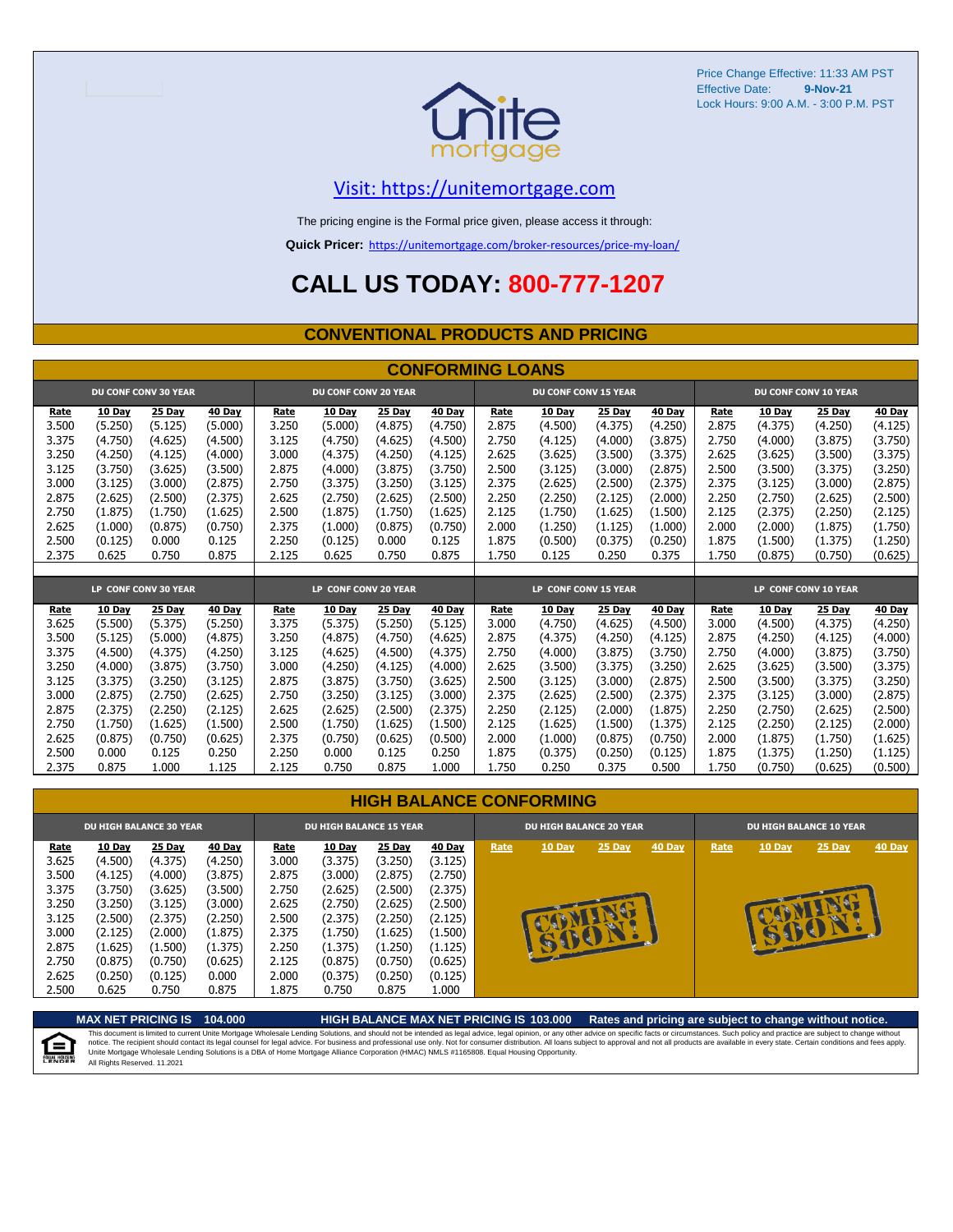

#### [V](https://unitemortgage.com/)isit: https://unitemortgage.com

The pricing engine is the Formal price given, please access it through:

**Quick Pricer:** [https://un](https://unitemortgage.com/broker-resources/price-my-loan/)itemortgage.com/broker-resources/price-my-loan/

# **CALL US TODAY: 800-777-1207**

|             | <b>HOME AFFORDABLE PRODUCTS</b> |                             |               |       |                                          |               |               |             |                          |               |               |                                       |              |        |        |  |
|-------------|---------------------------------|-----------------------------|---------------|-------|------------------------------------------|---------------|---------------|-------------|--------------------------|---------------|---------------|---------------------------------------|--------------|--------|--------|--|
|             |                                 | <b>DU HOMEREADY 30 YEAR</b> |               |       | <b>DU HOMEREADY HIGH BALANCE 30 YEAR</b> |               |               |             | LP HOME POSSIBLE 30 YEAR |               |               | LP HOME POSSIBLE HIGH BALANCE 30 YEAR |              |        |        |  |
| <u>Rate</u> | <b>10 Day</b>                   | 25 Day                      | <b>40 Day</b> | Rate  | <b>10 Day</b>                            | <b>25 Day</b> | <b>40 Day</b> | <u>Rate</u> | <b>10 Day</b>            | <b>25 Day</b> | <b>40 Day</b> | Rate                                  | 10 Day       | 25 Day | 40 Day |  |
| 3.500       | (4.875)                         | (4.750)                     | (4.625)       | 3.625 | (4.750)                                  | (4.625)       | (4.500)       | 3.500       | (5.000)                  | (4.875)       | (4.750)       |                                       |              |        |        |  |
| 3.375       | (4.375)                         | (4.250)                     | (4.125)       | 3.500 | (4.375)                                  | (4.250)       | (4.125)       | 3.375       | (4.500)                  | (4.375)       | (4.250)       |                                       |              |        |        |  |
| 3.250       | (3.875)                         | (3.750)                     | (3.625)       | 3.375 | (3.875)                                  | (3.750)       | (3.625)       | 3.250       | (4.000)                  | (3.875)       | (3.750)       |                                       |              |        |        |  |
| 3.125       | (3.125)                         | (3.000)                     | (2.875)       | 3.250 | (3.250)                                  | (3.125)       | (3.000)       | 3.125       | (3.375)                  | (3.250)       | (3.125)       |                                       |              | MA     |        |  |
| 3.000       | (2.625)                         | (2.500)                     | (2.375)       | 3.125 | (2.750)                                  | (2.625)       | (2.500)       | 3.000       | (2.875)                  | (2.750)       | (2.625)       |                                       |              | u.     |        |  |
| 2.875       | (2.125)                         | (2.000)                     | (1.875)       | 3.000 | (2.250)                                  | (2.125)       | (2.000)       | 2.875       | (2.375)                  | (2.250)       | (2.125)       |                                       | $\mathbf{r}$ | SBON   |        |  |
| 2.750       | (1.500)                         | (1.375)                     | (1.250)       | 2.875 | (1.625)                                  | (1.500)       | (1.375)       | 2.750       | (1.625)                  | (1.500)       | (1.375)       |                                       |              |        |        |  |
| 2.625       | (0.750)                         | (0.625)                     | (0.500)       | 2.750 | (1.000)                                  | (0.875)       | (0.750)       | 2.625       | (0.875)                  | (0.750)       | (0.625)       |                                       |              |        |        |  |
| 2.500       | 0.125                           | 0.250                       | 0.375         | 2.625 | (0.250)                                  | (0.125)       | 0.000         | 2.500       | 0.000                    | 0.125         | 0.250         |                                       |              |        |        |  |
| 2.375       | 1.250                           | 1.375                       | 500           | 2.500 | 0.500                                    | 0.625         | 0.750         | 2.375       | 1.250                    | 1.375         | 500           |                                       |              |        |        |  |

| <b>HOME READY AND HOMEPOSSIBLE CAP LIMITS</b>      |       |      |      |      |      |       |       |                                                                                                  |       |  |  |  |  |
|----------------------------------------------------|-------|------|------|------|------|-------|-------|--------------------------------------------------------------------------------------------------|-------|--|--|--|--|
|                                                    |       |      |      |      |      |       |       | LTV <=60 60.01 - 65 65.01 - 70 70.01 - 75 75.01 - 80 80.01 - 85 85.01 - 90 90.01 - 95 95.01 - 97 |       |  |  |  |  |
| HomeReady/Home Possible FICO >=680 Adjustment Caps | .500  | .500 | .500 | .500 | .500 | 0.000 | 0.000 | 0.000                                                                                            | 0.000 |  |  |  |  |
| HomeReady/Home Possible FICO <680 Adjustment Caps  | 1.500 | .500 | .500 | .500 | .500 | .500  | 1.500 | .500                                                                                             | 1.500 |  |  |  |  |

MAX NET PRICING IS 103.000 Rates and pricing are subject to change without notice.<br>This document is limited to current Unite Mortgage Wholesale Lending Solutions, and should not be intended as legal advice, legal opinion,



All Rights Reserved. 11.2021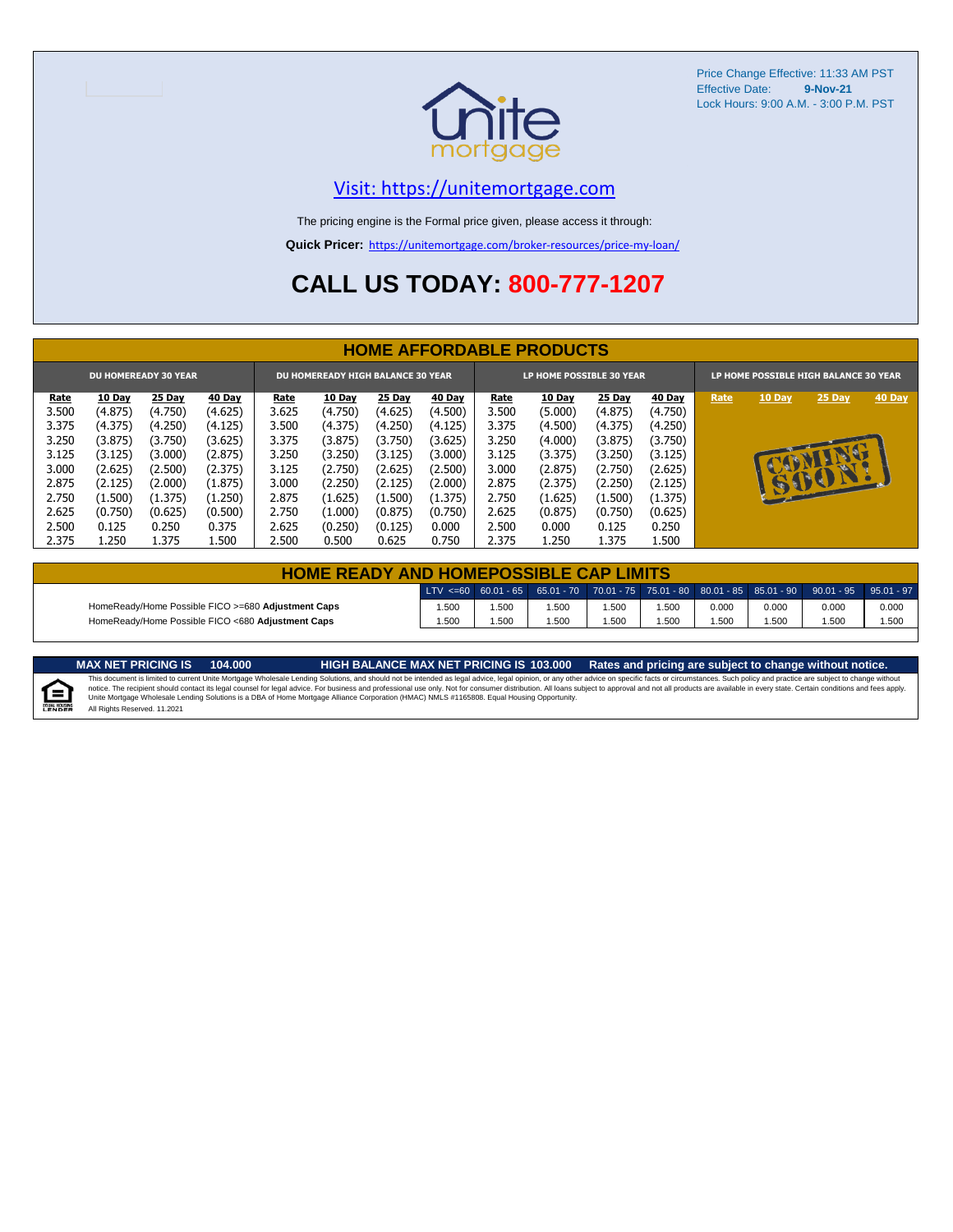

## [V](https://unitemortgage.com/)isit: https://unitemortgage.com

The pricing engine is the Formal price given, please access it through:

**Quick Pricer:** [https://un](https://unitemortgage.com/broker-resources/price-my-loan/)itemortgage.com/broker-resources/price-my-loan/

# **CALL US TODAY: 800-777-1207**

|                                                                       | <b>CONVENTIONAL PRICING ADJUSTMENTS</b>                                                |                                   |                                                   |              |              |              |                    |              |                                                                                      |              |
|-----------------------------------------------------------------------|----------------------------------------------------------------------------------------|-----------------------------------|---------------------------------------------------|--------------|--------------|--------------|--------------------|--------------|--------------------------------------------------------------------------------------|--------------|
| Credit Score / LTV                                                    | Loan Terms > 15 years                                                                  | $LTV \le 60$                      | $60.01 - 70$                                      | $70.01 - 75$ | $75.01 - 80$ | $80.01 - 85$ | $85.01 - 90$       | $90.01 - 95$ | $95.01 - 97$                                                                         | >97.00%      |
| $740+$                                                                |                                                                                        | 0.000                             | 0.250                                             | 0.250        | 0.500        | 0.250        | 0.250              | 0.250        | 0.750                                                                                | 0.750        |
| 720 - 739                                                             |                                                                                        | 0.000                             | 0.250                                             | 0.500        | 0.750        | 0.500        | 0.500              | 0.500        | 1.000                                                                                | 1.000        |
| 700 - 719                                                             |                                                                                        | 0.000                             | 0.500                                             | 1.000        | 1.250        | 1.000        | 1.000              | 1.000        | 1.500                                                                                | 1.500        |
| 680 - 699                                                             |                                                                                        | 0.000                             | 0.500                                             | 1.250        | 1.750        | 1.500        | 1.250              | 1.250        | 1.500                                                                                | 1.500        |
| 660 - 679                                                             |                                                                                        | 0.000                             | 1.000                                             | 2.250        | 2.750        | 2.750        | 2.250              | 2.250        | 2.250                                                                                | 2.250        |
| 640 - 659                                                             |                                                                                        | 0.500                             | 1.250                                             | 2.750        | 3.000        | 3.250        | 2.750              | 2.750        | 2.750                                                                                | 2.750        |
| 620-639                                                               |                                                                                        | 0.500                             | 1.500                                             | 3.000        | 3.000        | 3.250        | 3.250              | 3.250        | 3.500                                                                                | 3.500        |
|                                                                       | Cash Out (Ex. Student Loan Only) All Loan Terms. Cumulative with above adjust.         | $LTV \le 60$                      | $60.01 - 70$                                      | $70.01 - 75$ | $75.01 - 80$ |              |                    |              |                                                                                      |              |
| 740+                                                                  |                                                                                        | 0.375                             | 0.625                                             | 0.625        | 0.875        |              |                    |              |                                                                                      |              |
| 720 - 739                                                             |                                                                                        | 0.375                             | 1.000                                             | 1.000        | 1.125        |              |                    |              |                                                                                      |              |
| 700 - 719                                                             |                                                                                        | 0.375                             | 1.000                                             | 1.000        | 1.125        |              |                    |              |                                                                                      |              |
| 680 - 699                                                             |                                                                                        | 0.375                             | 1.125                                             | 1.125        | 1.750        |              |                    |              |                                                                                      |              |
| 660 - 679                                                             |                                                                                        | 0.625                             | 1.125                                             | 1.125        | 1.875        |              |                    |              |                                                                                      |              |
| 640 - 659                                                             |                                                                                        | 0.625                             | 1.625                                             | 1.625        | 2.625        |              |                    |              |                                                                                      |              |
| 620 - 639                                                             |                                                                                        | 0.625                             | 1.625                                             | 1.625        | 3.125        |              |                    |              |                                                                                      |              |
| Other Price Adjustments<br>All Loan Terms                             | Cumulative with above adjustments                                                      | $LTV \le 60$                      | $60.01 - 65$                                      | $65.01 - 70$ | $70.01 - 75$ | $75.01 - 80$ | $80.01 - 85$       | $85.01 - 90$ | $90.01 - 95$                                                                         | $95.01 - 97$ |
| High Balance Purchase and R/T Refinance                               |                                                                                        | 0.250                             | 0.250                                             | 0.250        | 0.250        | 0.250        | 0.250              | 0.250        | 0.250                                                                                | <b>NA</b>    |
| High Balance Cash-Out Refinance                                       |                                                                                        | 1.000                             | 1.000                                             | 1.000        | 1.000        | 1.000        | <b>NA</b>          | <b>NA</b>    | <b>NA</b>                                                                            | <b>NA</b>    |
| High Balance ARMs (Adjustment Based on CLTV)                          |                                                                                        | 0.750                             | 0.750                                             | 0.750        | 0.750        | 1.500        | 1.500              | 1.500        | 1.500                                                                                | <b>NA</b>    |
| <b>ARMs</b>                                                           |                                                                                        | 0.000                             | 0.000                                             | 0.000        | 0.000        | 0.000        | 0.000              | 0.000        | 0.250                                                                                | <b>NA</b>    |
| HomeReady/Home Possible FICO >=680 Adjustment Caps                    |                                                                                        | 1.500                             | 1.500                                             | 1.500        | 1.500        | 1.500        | 0.000              | 0.000        | 0.000                                                                                | 0.000        |
| HomeReady/Home Possible FICO <680 Adjustment Caps                     |                                                                                        | 1.500                             | 1.500                                             | 1.500        | 1.500        | 1.500        | 1.500              | 1.500        | 1.500                                                                                | 1.500        |
| <b>Investment Properties</b>                                          |                                                                                        | 4.125                             | 4.125                                             | 4.125        | 4.125        | 5.375        | 6.125              | 6.125        | 6.125                                                                                | 6.125        |
| Second Home                                                           |                                                                                        | 5.000                             | 5.000                                             | 5.000        | 5.000        | 5.000        | 5.000              | 5.000        | 5.000                                                                                | 5.000        |
| Manufactured home                                                     |                                                                                        | 0.500                             | 0.500                                             | 0.500        | 0.500        | 0.500        | 0.500              | 0.500        | 0.500                                                                                | 0.500        |
| 2-4 Unit Properties (3-4 unit max LTV is 75% (DU) and 80% (LP))       |                                                                                        | 1.000                             | 1.000                                             | 1.000        | 1.000        | 1.000        | 1.000              | <b>NA</b>    | <b>NA</b>                                                                            | <b>NA</b>    |
| Condos - Loan Terms > 15Y (does not apply to Detached building types) |                                                                                        | 0.000                             | 0.000                                             | 0.000        | 0.000        | 0.750        | 0.750              | 0.750        | 0.750                                                                                | 0.750        |
|                                                                       | Escrow Waiver (LTV >80% not available in NM, LTV >90% does not apply to HB Nationwide) | 0.000                             | 0.000                                             | 0.000        | 0.000        | 0.000        | 0.000              | 0.000        | 0.000                                                                                | <b>NA</b>    |
| UW Waiver Fee (ALL LTV) - based on loan size                          |                                                                                        |                                   |                                                   |              |              |              |                    |              |                                                                                      |              |
|                                                                       |                                                                                        |                                   |                                                   |              |              |              |                    |              |                                                                                      |              |
|                                                                       | <b>ALL SUBORDINATE FINANCING .375%</b>                                                 |                                   |                                                   |              |              |              |                    |              |                                                                                      |              |
| <b>LTV Range</b>                                                      | <b>CLTV Range</b>                                                                      |                                   | Credit Score < 720                                |              |              |              | Credit Score > 720 |              |                                                                                      |              |
| $\leq 65.00\%$                                                        | $80.01\% - 95.00\%$                                                                    |                                   | 0.500                                             |              |              |              | 0.250              |              |                                                                                      |              |
| 65.01% - 75.00%                                                       | $80.01\% - 95.00\%$                                                                    |                                   | 0.750                                             |              |              |              | 0.500              |              |                                                                                      |              |
| 75.01% - 95.00%                                                       | $90.01\% - 95.00\%$                                                                    |                                   | 1.000                                             |              |              |              | 0.750              |              |                                                                                      |              |
| 75.01% - 90.00%                                                       | 76.01% - 90.00%                                                                        |                                   | 1.000                                             |              |              |              | 0.750              |              |                                                                                      |              |
| ≤ 95.00%                                                              | 95.01% - 97.00%                                                                        |                                   | 1.500                                             |              |              |              | 1.500              |              |                                                                                      |              |
|                                                                       | <b>LOCK EXTENSIONS - RELOCKS - OTHER CHANGES</b>                                       |                                   |                                                   |              |              |              |                    |              |                                                                                      |              |
|                                                                       |                                                                                        |                                   |                                                   |              |              |              |                    |              |                                                                                      |              |
|                                                                       |                                                                                        |                                   | <b>Lock Extensions:</b>                           |              |              |              |                    |              |                                                                                      |              |
| 1-4 days                                                              | .03/day                                                                                |                                   |                                                   |              |              |              |                    |              |                                                                                      |              |
| 5 days                                                                | 0.125<br>0.187                                                                         |                                   |                                                   |              |              |              |                    |              | 10 Day Lock Expires: 11/19/21                                                        | 12/04/21     |
| 7 days                                                                |                                                                                        |                                   |                                                   |              |              |              |                    |              | 25 Day Lock Expires:                                                                 |              |
| 10 days                                                               | 0.250                                                                                  |                                   |                                                   |              |              |              |                    |              | 40 Day Lock Expires: 12/19/21                                                        |              |
| 15 days                                                               | 0.375<br><b>Other Changes:</b>                                                         |                                   |                                                   |              |              |              |                    |              |                                                                                      |              |
| <b>Relocks:</b><br>Worse Case pricing plus additional .250 hit        | Loan Program                                                                           |                                   | Worse Case if moving into different delivery type |              |              |              |                    |              |                                                                                      |              |
|                                                                       | Rate Change                                                                            | Not subject to worse case pricing |                                                   |              |              |              |                    |              |                                                                                      |              |
|                                                                       |                                                                                        |                                   |                                                   |              |              |              |                    |              | Locks expiring on a non business day are<br>good through the following business day. |              |

APOR: 15/20 YR.: 2.500% 1 YR CMT: 0.120% **MAX NET PRICING IS 104.000 Rates and prices are subject to change without notice.** 25/30 YR.: 2.960% 1 YR Libor: 0.360% This document is limited to current Unite Mortgage Wholesale Lending Solutions, and should not be intended as legal advice, legal opinion, or any other advice on specific facts or circumstances. Such policy and practice ar  $\equiv$ **EQUAL HOUSING** All Rights Reserved. 11.2021